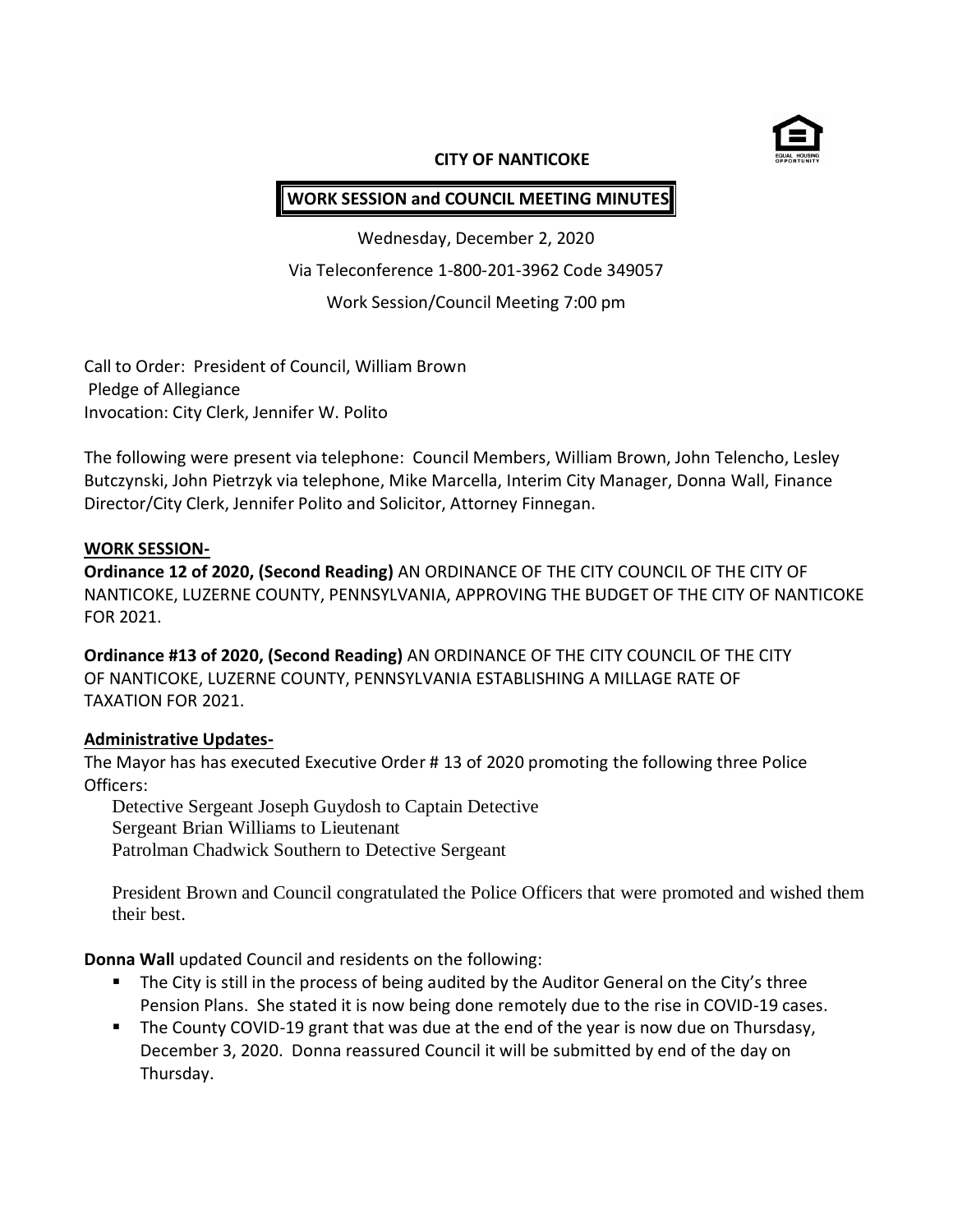Donna stated with the rise in the COVID-19 cases, City will be closed to the public until January 4, 2021. She stated all Employyes are working and can be reachd by telephone or email. Donna stated she and the Mayor are following all directives issued by the CDC and Govenor Wolf.

Mayor, Kevin Coughlin, wanted to thank the Fire Department, the Police Officers, and Jack and Andy from the Code Department for the great job with the auto accident in Honey Pot that crashed into a house. The Fire Department and Code Department did a great job securing and shoring the home in order to remove the car safely.

**A Motion** was made by Councilmember Telencho seconded by Councilmember Marcella to adjourn the work session. Motion carried unanimously.

**REGULAR MEETING** Comments from the Public agenda items only. Mr. Knapp congratulated all of the Police Officers that were promoted.

**Old Business**

None

# **New Business**

**A Motion** to approve the November 18, 2020 minutes was made by Councilmember Pietrzyk seconded by Councilmember Butczynski.

Motion carried unanimously.

**A Motion** to approve the payment of the bills in the amount of \$**417,422.88** (Payroll(s) \$162,915.19 and Payables \$254,507.69) was made by Councilmember Telencho seconded by Councilmember Marcella.

Motion carried unanimously.

**A Motion to approve Ordinance 12 of 2020, (Second Reading)** AN ORDINANCE OF THE CITY COUNCIL OF THE CITY OF NANTICOKE, LUZERNE COUNTY, PENNSYLVANIA, APPROVING THE BUDGET OF THE CITY OF NANTICOKE FOR 2021 was made by Councilmember Pietrzyk seconded by Councilmember Butczynski.

Motion carried unanimously.

**A Motion to approve Ordinance #13 of 2020**, **(Second Reading**) AN ORDINANCE OF THE CITY COUNCIL OF THE CITY OF NANTICOKE, LUZERNE COUNTY, PENNSYLVANIA ESTABLISHING A MILLAGE RATE OF TAXATION FOR 2021 was made by Councilmember Telencho seconded by Councilmember Marcella. Motion carried unanimously.

# **COMMENTS FROM THE PUBLIC –**

**Mr. Ron Knapp** has a safety issue concerning two sidewalks in Nanticoke. Mr. Knapp referred to Kosciuszko Street in front of the GNA High School between E. Ridge and E. Noble Streets. Mr Knapp stated the sidewallk is cracked and needs to be replaced. Mr. Knapp also brought up Main Street pass